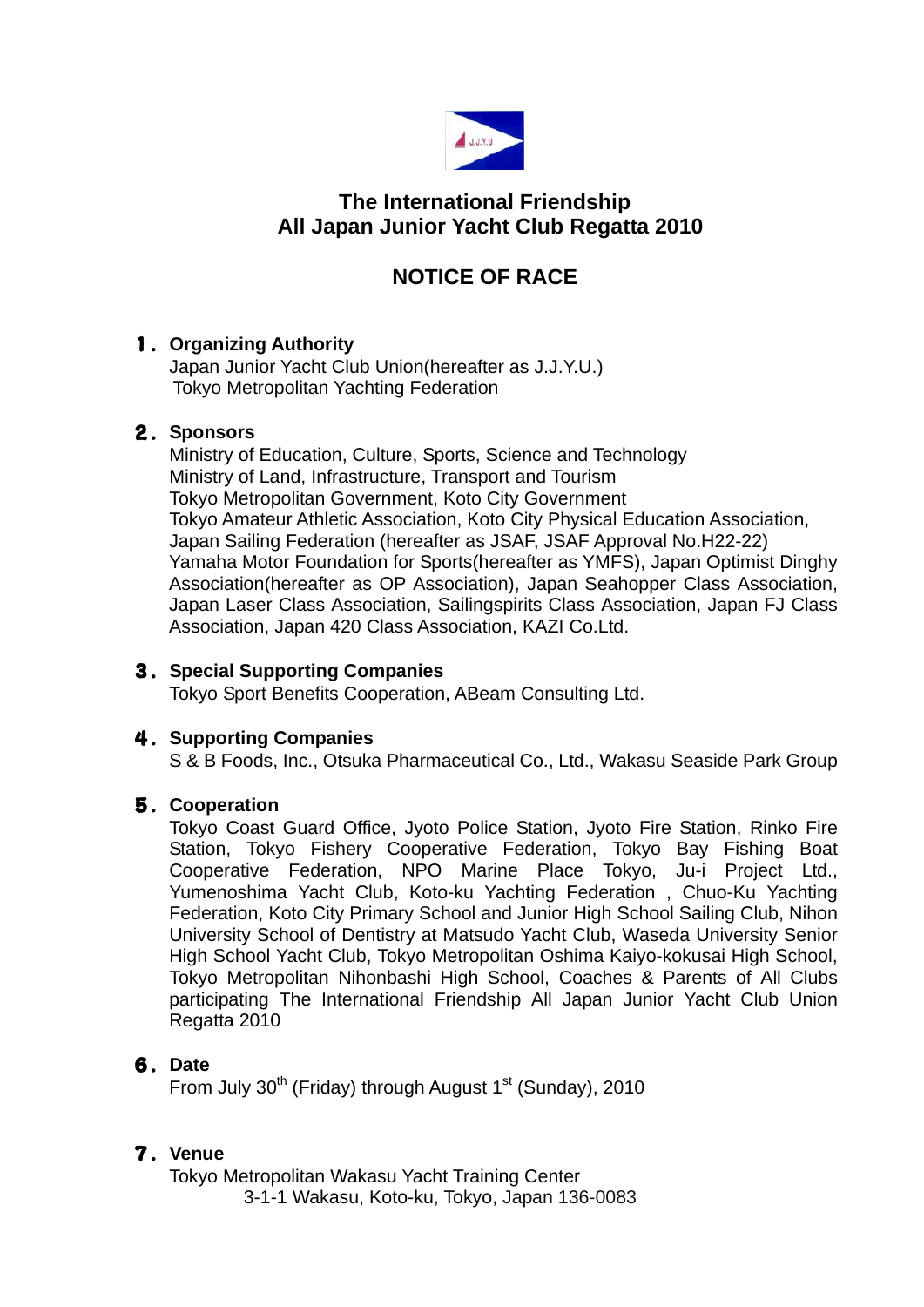Phone: 81-3-5569-6703

[http://www.tptc.co.jp/park/wakasukaihin/w\\_yacht.htm](http://www.tptc.co.jp/park/wakasukaihin/w_yacht.htm)

Place of Opening Ceremony & Reception Party Hotel Mariners' Court Tokyo 4-7-28 Harumi,Chuo-ku,Tokyo,Japan104-0053 Phone:81-3-5560-2521 http://www.hotel-mariners.co.jp/

Racing Area

 The water adjacent to Tokyo Metropolitan Wakasu Yacht Training Center (Northern Part of Tokyo Bay)

Two areas (A & B) will be prepared for Advanced class and Beginners' class separately

Place of Closing Ceremony Tokyo Metropolitan Wakasu Yacht Training Center

Accommodation for Japanese clubs

 Tokyo Kaiin Kaikan 3-7-1 Harumi, Chuo-ku, Tokyo, Japan 104-0053 Phone : 81-3-3531-2216/Facsimile : 81-3-3531-2236 URL : http://www.tokyokaiinkaikan.com

Accommodation for foreign teams

- ・Hotel Mariners' Court Tokyo 4-7-28 Harumi,Chuo-ku,Tokyo,Japan104-0053 Phone:81-3-5560-2525/Facsimile:81-3-5560-2515 http://www.hotel-mariners.co.jp/
- All three meals will be provided from 29<sup>th</sup> July (dinner) through  $2^{nd}$ August(lunch)

### **8**.**Classes to race**

- 1. Optimist Dinghy Advanced Class
- 2. Optimist Dinghy Beginners' Class
- 3 .Minihopper Class
- 4 .Laser 4.7
- 5 .Seahopper SR Class
- 6 .Sailingspirits Class
- 7 .420 Class
- 8 .FJ Class

### **9**.**Schedules of the Races and Events**

 $\blacklozenge$ July 30<sup>th</sup> (Friday)

| 09:00  | Registration                                | Wakasu Yacht Training |
|--------|---------------------------------------------|-----------------------|
| ~14:00 | <b>Distribution of Sailing Instructions</b> | Center                |
|        |                                             |                       |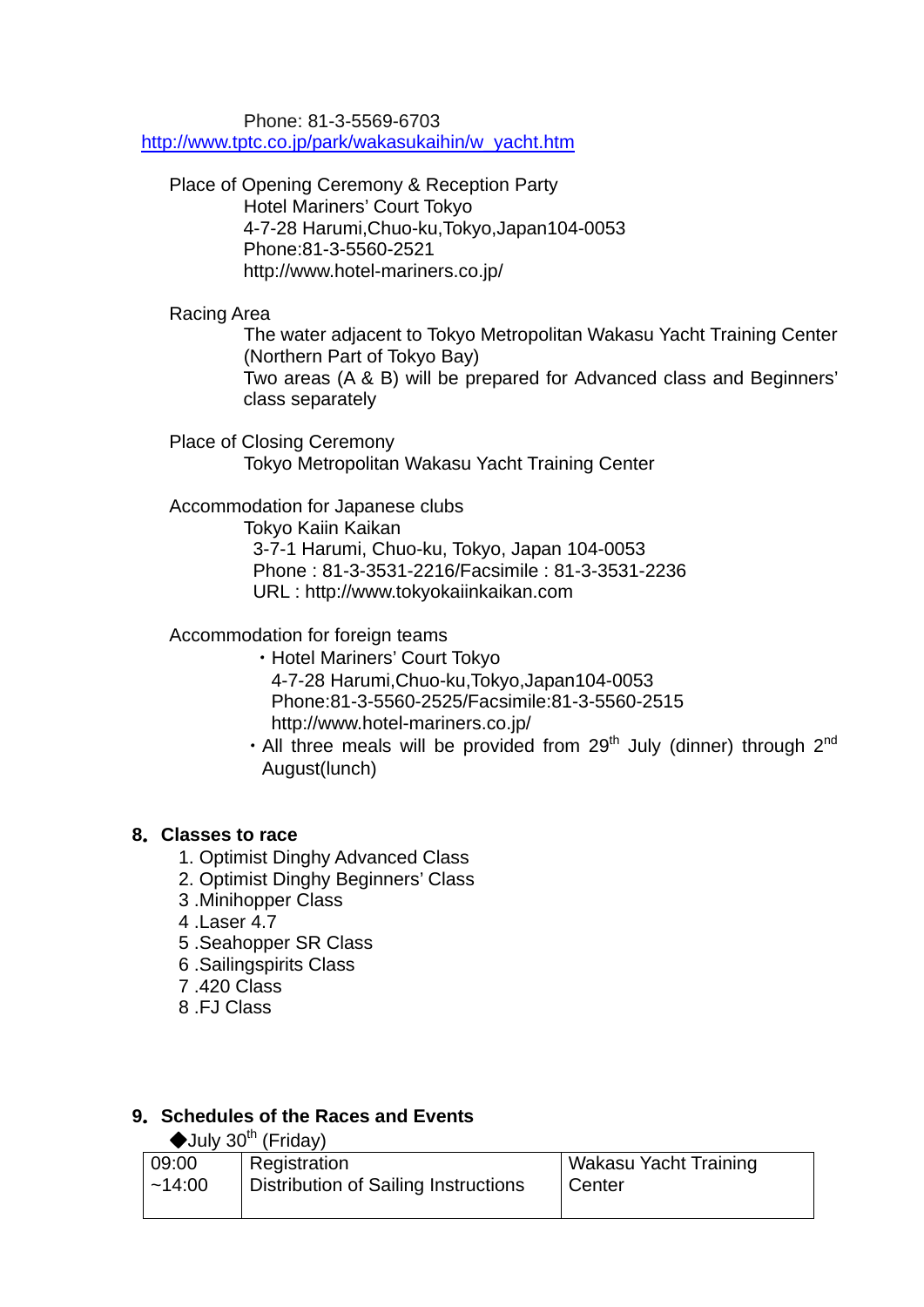| $12:30-$                                                                                              | <b>Trial Sailing for Junior sailors</b>                                           |                      |                                                                                    |
|-------------------------------------------------------------------------------------------------------|-----------------------------------------------------------------------------------|----------------------|------------------------------------------------------------------------------------|
| 16:00                                                                                                 | (Time of The Warning Signal 12:30)                                                |                      |                                                                                    |
| $-17:00$                                                                                              | <b>Opening Ceremony</b>                                                           |                      | Hotel Mariners' Court Tokyo                                                        |
| 17:00                                                                                                 |                                                                                   |                      |                                                                                    |
| ~17:30                                                                                                | Briefing about safety & health<br>(Coaches and sailors should attend.)            |                      | Hotel Mariners' Court Tokyo                                                        |
|                                                                                                       |                                                                                   |                      |                                                                                    |
| 17:30                                                                                                 | Briefing about race management                                                    |                      | <b>Hotel Mariners' Court Tokyo</b>                                                 |
| $-18:00$                                                                                              | (Coaches should attend.)                                                          |                      |                                                                                    |
| 18:00                                                                                                 | Reception Party for Coaches and<br><b>Sailors</b>                                 |                      | Hotel Mariners' Court Tokyo                                                        |
| $-20:00$                                                                                              |                                                                                   |                      |                                                                                    |
| $\blacklozenge$ July 31 <sup>st</sup> (Saturday)<br>Schedules of Races and Time of The Warning Signal |                                                                                   |                      |                                                                                    |
|                                                                                                       | Racing area "A"                                                                   |                      | Racing area "B"                                                                    |
|                                                                                                       | $\diamond$ Sailingspirits, 420 and FJ Class                                       |                      | ◇Optimist Dinghy Biginners' Class                                                  |
| 1 <sup>st</sup> Race                                                                                  | 09:25                                                                             | 1 <sup>st</sup> Race | 09:25                                                                              |
| ◇Laser 4.7, Seahopper SR Class and                                                                    |                                                                                   |                      |                                                                                    |
|                                                                                                       | <b>Minihopper Class</b>                                                           |                      |                                                                                    |
| $1^{\rm st}$<br>Race                                                                                  | 09:30                                                                             |                      |                                                                                    |
|                                                                                                       | ◇Optimist Dinghy Advanced Class                                                   |                      |                                                                                    |
| 1 <sup>st</sup>                                                                                       | Race<br>09:35                                                                     |                      |                                                                                    |
|                                                                                                       | $2^{nd}$ , $3^{rd}$ , $4^{th}$ and $5^{th}$ Race to follow continuously.          |                      |                                                                                    |
|                                                                                                       | But after 16:00, The Warning Signal will not be made.                             |                      |                                                                                    |
|                                                                                                       | The 6 <sup>th</sup> Race may be performed depending on the weather condition etc. |                      |                                                                                    |
|                                                                                                       |                                                                                   |                      | In such case, the race committee signal boat will display flag F and the warning   |
|                                                                                                       |                                                                                   |                      | signal for the $6th$ race will be made one minute after flag F is removed with one |
| sound.                                                                                                |                                                                                   |                      |                                                                                    |
|                                                                                                       | ◆August 1 <sup>st</sup> (Sunday)                                                  |                      | Schedules of Races and Time of The Warning Signal                                  |
|                                                                                                       | Racing area "A"                                                                   |                      | Racing area "B"                                                                    |
|                                                                                                       | $\diamond$ Sailingspirits,420 and FJ Class                                        |                      | ◇Optimist Dinghy Biginners' Class                                                  |
|                                                                                                       | 1 <sup>st</sup> Race of the day<br>08:55                                          |                      | 1 <sup>st</sup> Race of the day 08:55                                              |
|                                                                                                       | $\Diamond$ Laser 4.7, Seahopper SR Class and                                      |                      |                                                                                    |
|                                                                                                       | <b>Minihopper Class</b>                                                           |                      |                                                                                    |
|                                                                                                       | 1 <sup>st</sup> Race of the day<br>09:00                                          |                      |                                                                                    |
|                                                                                                       | $\diamond$ Optimist Dinghy Advanced Class                                         |                      |                                                                                    |
|                                                                                                       | 1 <sup>st</sup> Race of the day<br>09:05                                          |                      |                                                                                    |
|                                                                                                       | Races to follow continuously                                                      |                      |                                                                                    |
|                                                                                                       | But after 12:00, The Warning Signal will not be made.                             |                      |                                                                                    |

| 15:30  | <b>Closing Ceremony</b> | Wakasu Yacht Training |
|--------|-------------------------|-----------------------|
| ~16:30 |                         | Center                |

Schedules of Races may be changed depending on the weather conditions or other reasons.

#### **10**.**Rules**

1.The regatta will be governed by the rules as defined in the Racing Rules of Sailing 2009 - 2012, except of any of these are altered by the Sailing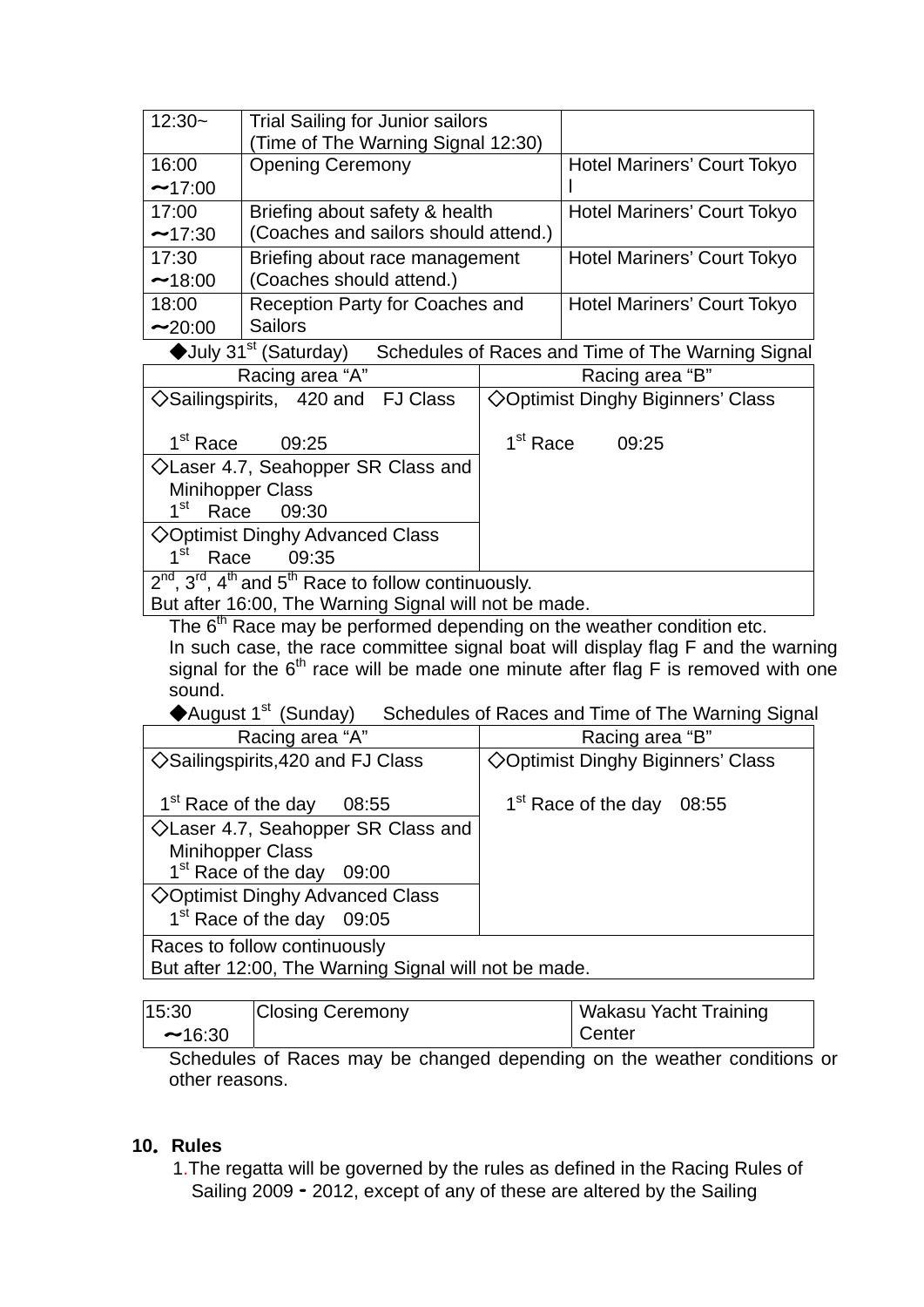Instructions.

2. Boats are required to display the advertising materials chosen and supplied by The Organizing Authority.

#### **11**.**Sailing Instructions**

The Sailing Instructions will be specified in the regatta program to be distributed at the time of the registration on July 30<sup>th</sup> 2010.

Also, it will be available on the home page of J.J.Y.U. and Tokyo Metropolitan Yachting Federation early in July 2010.

J.J.Y.U. URL http://www.jjyu.net

Tokyo Metropolitan Yachting Federation URL http://www.tsaf.com

#### **12**.**Scoring and Number of races**

 1. The Low Point Scoring System and Appendix A of Racing Rules will be used. 7 races are planned during two days and at least one race is required to be completed to constitute the series.

 When 7 races have been completed, each boat's series score shall be the total of her race scores excluding her worst score.

 When fewer than 7 races have been completed, each boat's series score will be the total of her race scores. This changes Appendix A2.

2. The Individual Competition of Race in each class

(1) Pan-Pacific Individual Competition of Race in each class Each boat's rank will be determined in accordance with the total sequence result including the sailors of the foreign teams and Japanese sailors of the same class.

#### (2)Japanese Individual Competition of Race

 The rank of Japanese Individual Competition will be determined based on Japanese sailor's rank of the above (1) total sequence result.

- 3. The Team Race rank will be determined as follows, based on the total sequence result of the individual sailor of each team or club of the above  $2-(1)$ .
- (1)Pan-Pacific Team Race
	- ・Each Team's series score will be the total of the best three boats' rank of all classes.
	- ・In case the number of boat participating this regatta is exceeding three boats, minus 1 point per one boat will be added, but up to minus 5 points. In case the number of boat is less than three boats, last rank point of the class of the largest number of boats participated will be added in proportion to the number of the shortage.
	- ・The rank of the team will be determined by the low point scoring system in accordance with the total of the best three boats' rank point and any minus or additional.
	- ・In case of the tie score, the team of the more number of boats participated will be ranked higher. Even if it is still tie score, the team which participated in more number of classes will be ranked higher.

 Thereafter the team which has the higher rank boats among three boats will be ranked higher and then the team which has the higher rank of the class where the largest number of boats participated will be ranked higher.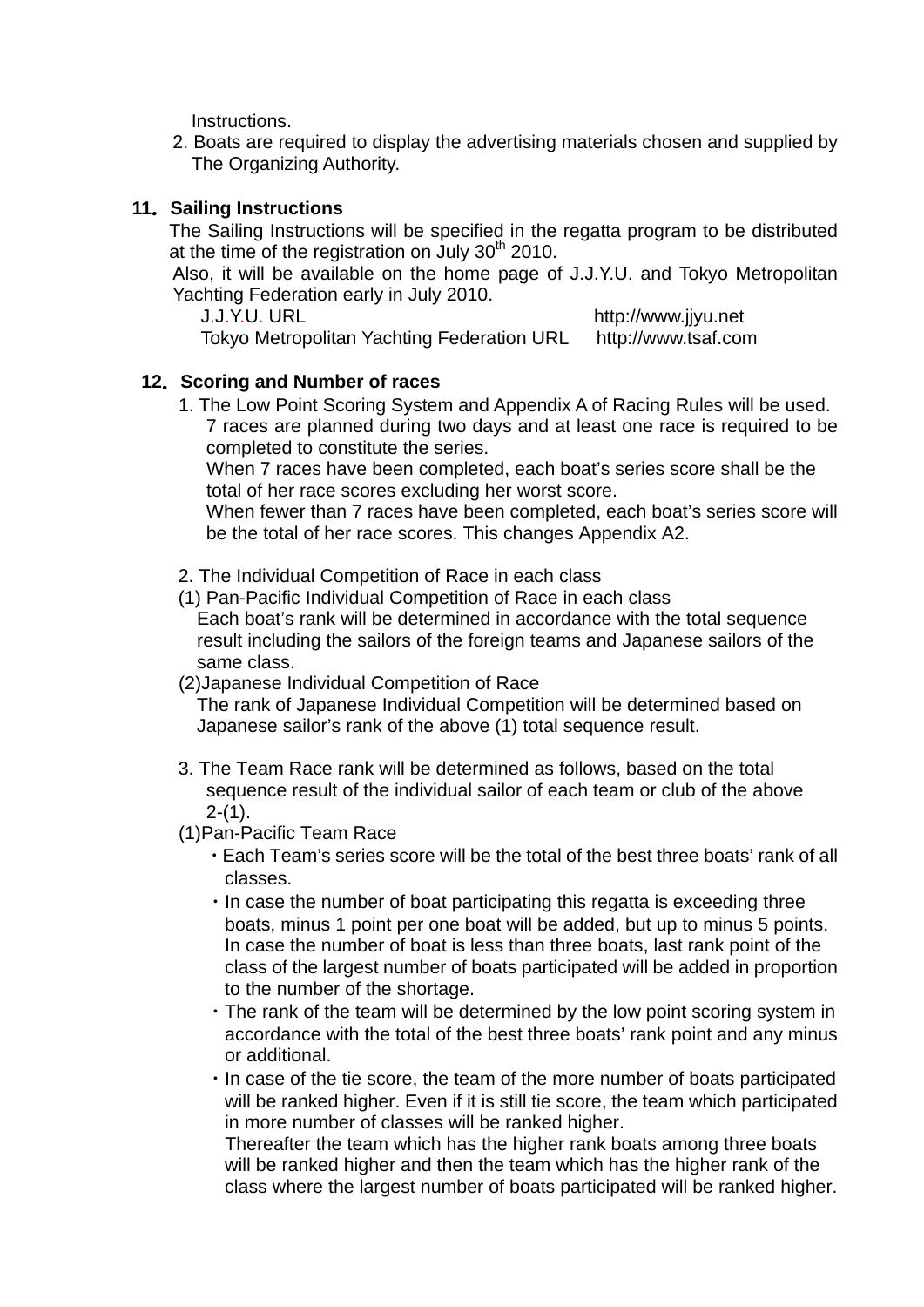(2)Japanese Club Team Race

 ・The rank of Japanese Club Team Race will be determined among Japanese Club Teams based on the rank of the above result.

### **13**.**Courses**

The courses to be sailed are as detailed in Diagram-2 attached.

#### **14. Prizes**

Prizes will be given as follows:

1. Special Prizes

The following Special Prize will be given to the  $1<sup>st</sup>$  Rank of Japanese sailor of each class.

(1)1<sup>st</sup> Rank sailor of Optimist Dinghy Advanced Class

- ・The Trophy and The Award from the Minister of Education, Culture, Sports, Science and Technology
- ・The Trophy of Mr. Sumio Okumura(The late Senior Managing Director of J.J.Y.U.)
- (2) 1<sup>st</sup> Rank sailor of Optimist Dinghy Beginner's Class
	- ・ The Trophy and The Award from the Minister of Land, Infrastructure, Transport and Tourism
	- ・ The Trophy of Mr. Kichitaro Ozawa(The late President and the Founder of J.J.Y.U.)
- $(3)$  1<sup>st</sup> Rank sailor of Laser 4.7
	- ・ The Trophy of The Governor of Tokyo Meropolitan **Government**
- (4) 1<sup>st</sup> Rank sailor of Seahopper SR Class
	- ・ The Trophy of "Kaio Maru" (Japanese Sailing Ship for the seafarer training)
- (5) 1<sup>st</sup> Rank Sailor of Minihopper Class
	- ・ The Trophy of YMFS
- ( 6 ) 1st Rank Sailor of each class of Sailingspirits, FJ and 420
	- ・ The Trophy of The President of Tokyo Metropolitan Yachting Federation ( **※** )
- ※ In case that the number of the boats participated in Seahopper SR Class exceeds over the number of the boats participated in Laser 4.7, The Trophy of The Governor of Tokyo Metropolitan Government will be given to 1<sup>st</sup> Rnak sailor of Seahopper SR Class and The Trophy of "Kaio Maru" will be given to 1<sup>st</sup> Rank sailor of Laser 4.7.
- ※ In case that the number of the sailors participated in the same class is less than 6, The Trophy of The President of Tokyo Metropolitan Yachting Federation will not be given and only J.J.Y.U. Prize will be given.
- 2. J.J.Y.U. Prize
	- ( 1) The Medal of Gold, Silver and Bronze will be given to  $1<sup>st</sup>$ ,  $2<sup>nd</sup>$  and  $3<sup>rd</sup>$ Rank sailors of each class.
	- ( 2 ) The following Award from The President of J.J.Y.U. will be given to the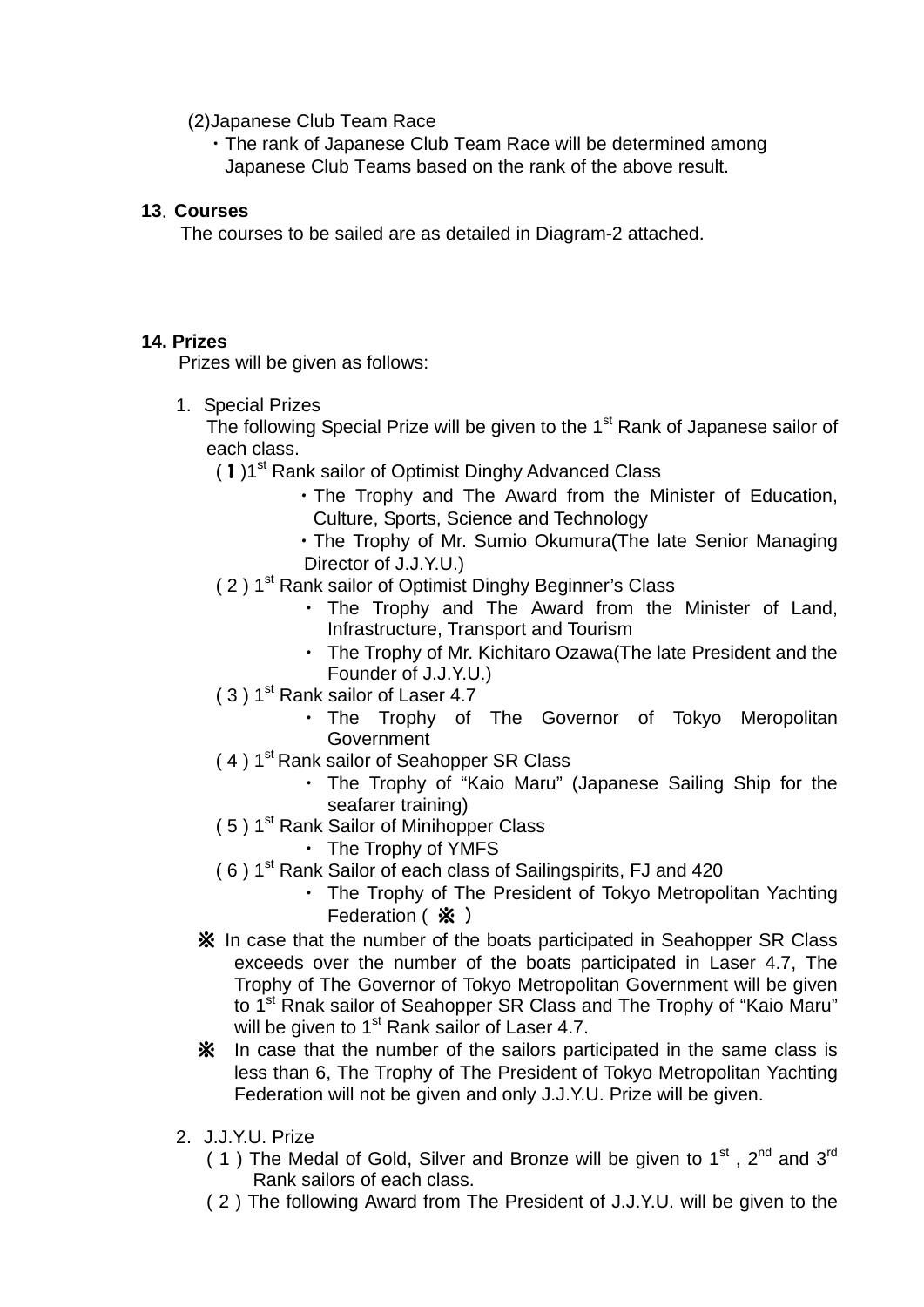following high ranking sailors of each class.

- Optimist Dinghy Beginners Class from  $1<sup>st</sup>$  to  $10<sup>th</sup>$  Rank
- Optimist Dinghy Advanced Class from  $1<sup>st</sup>$  to  $8<sup>th</sup>$  Rank
- Raser 4.7, Seahopper SR, Minihopper Class from  $1<sup>st</sup>$  to  $6<sup>th</sup>$  Rank
- Sailingspirits, FJ and 420 class from 1<sup>st</sup> to 3<sup>rd</sup> Rank
- ※ In case that the number of the boats participated in the same class is less than 6, The Award will be only to  $1^{st}$ ,  $2^{nd}$  and  $3^{rd}$  Rank sailors of each class
- 3. The International Friendship Prize from The Special Supporting Company (ABeam Consulting Ltd.) for The Individual Race and The Team Race.
	- ・The Trophy from ABeam Consulting Ltd. and The Award from The President of J.J.Y.U. will be given to  $1^{st}$ ,  $2^{nd}$ , and  $3^{rd}$  Rank sailors of the class where the sailors of the foreign teams and Japanese sailors compete together.  $($   $\mathbf{\hat{x}}$   $)$
	- ・The Trophy from ABeam Consulting Ltd. and The Award from The President of J.J.Y.U. will be given to  $1^{st}$ ,  $2^{nd}$  and  $3^{rd}$  Rank Teams as The Prize for The International Team Race. ( $\hat{\mathbf{x}}$ )
	- 4. The Team Race Prize for Japanese Club Team Race
		- ・The Trophy and The Award from The President of J.J.Y.U. will be given to 1<sup>st</sup> Rank Japanese Club Team.
		- ・The Shield and The Award from The President of J.J.Y.U. will be given to 2<sup>nd</sup> and 3<sup>rd</sup> Rank Japanese Club Teams respectively.
- 5. Extra Special Prize for Japanese Club Team Race Winner from J.J.Y.U. J.J.Y.U. will arrange to send three junior sailors selected among 1<sup>st</sup> Rank Japanese Club Team for the purpose of the sailing training abroad and bear the cost of the transportation.
- $*$  The above Trophies except with the mark ( $*$ ) should be returned at the next year regatta and the replicas will be given in return.

### **15**.**Eligibility and Sailors' age in each class**

- 1. The sailors on the junior sailors list of Japanese Club which is the registered member of J.J.Y.U.(The list should be submitted beforehand to J.J.Y.U. secretary office at the beginning of April every year)
- 2. The sailors of the Overseas Teams whom The Organizing Authority has invited.
- 3. The sailors whom The Organizing Authority has accepted.
- 4. All Japanese sailors shall be a member of JSAF at the time of registration.
- 5. The sailors of each class shall fulfill the following age limitation. Optimist Dinghy Class **From 8 to 15 years old** Minihopper Class **From 10 to 15 years old** Laser 4.7, Seahopper SR, Sailingspirits, 420 and FJ Class

From 13 to 18 years old

### **16**.**Fees and Accommodation**

 1. The entry fee including Reception Party fee is Yen 8,000 per each sailor and Yen 5,000 per each of the coaches and the parents, however the sailors and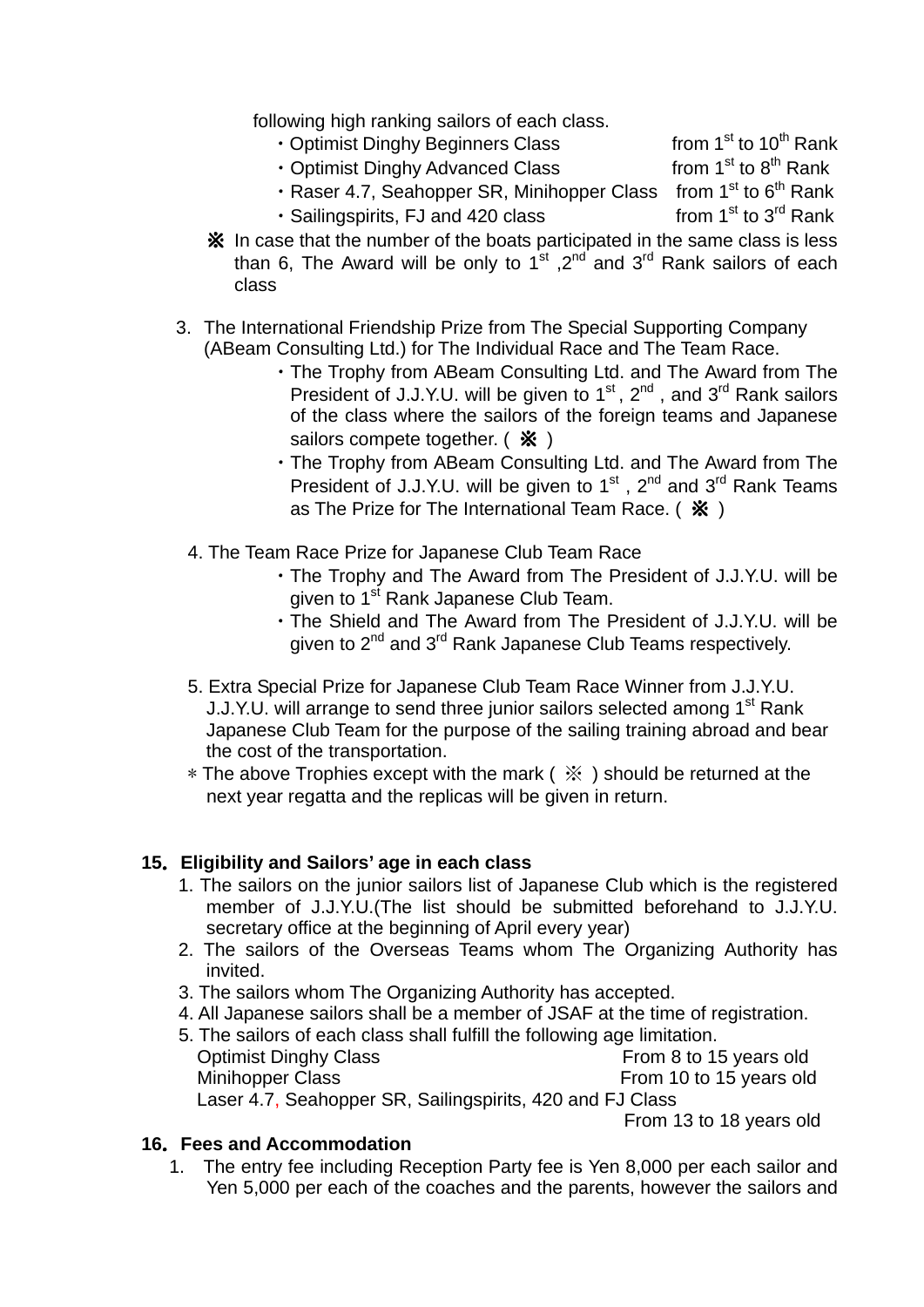the coaches from overseas teams are exempted as the guests by The Organizing Authority.

- 2. The lunch fee is Yen 700 per meal for any of the sailors, the coaches and the parents of Japanese clubs, however the lunch will be prepared for overseas teams without any fee.
- 3. Any club wishes to bring the support boat, the club should pay the fee of Yen 2,000 per each boat.
- 3. The boats charter fee for overseas teams will be borne by The Organizing Authority.
- 4. The accommodation and the meals for overseas teams will be prepared for four nights from  $29<sup>th</sup>$  July (Dinner) to  $2<sup>nd</sup>$  August (Lunch). The accommodation for more days than described above will be arranged at

the request of the clubs, however such costs will be for those teams' account.

#### **17. Entry**

 Entries shall be made with the official forms listing up all sailors of each team as a whole by the responsible person of each Club to Executive Committee of this regatta by mail or E-mail not later than 1<sup>st</sup> July, 2009.

Executive Committee office is as follows;

 Secretary General : Mitsuhiro Ochiai Address: 5-37-14 Okuzawa, Setagaya-ku, Tokyo 158-0083 Japan Phone & Facsimile: +81(Japan)-3-3722-7745 Cellular phone : +81(Japan)-90-6037-1737 E-mail address : [hiro-ochiai-1@k6.dion.ne.jp](mailto:hiro-ochiai-1@k6.dion.ne.jp)

Entry fee remittance account: Post Office Account No.00190-1-713831 J.J.Y.U.

### **18**.**Transportations**

- 1. A part of the travel expenses of foreign teams will be subsidized by The Organizing Authority.
- 2. Transportation (by bus or car) between Hotel Mariners' Court Tokyo and Tokyo Metropolitan Wakasu Yacht Training Center will be prepared daily during the regatta period.
- 3. Several commercial bus services are available daily between Narita International Airport and Tokyo City Air Terminal near Hotel Mariners' Court Tokyo.

### **19. Disclaimer of Liability**

 Competitors compete entirely at their own risk and responsibility. The Organizing Authority and any other parties involved in the organization of the regatta accept no liability whatsoever for any injury, damage, loss or claim whether personal or material, incurred by or inflicted to participants before, during or after the regatta.

#### **20. Regatta Secretariate**

The International Friendship All Japan Junior Yacht Club Regatta 2010 Executive Committee

 Secretary General : Mitsuhiro Ochiai Address: 5-37-14 Okuzawa, Setagaya-ku, Tokyo 158-0083 Japan Phone & Facsimile: +81(Japan)-3-3722-7745 Cellular phone : +81(Japan)-90-6037-1737